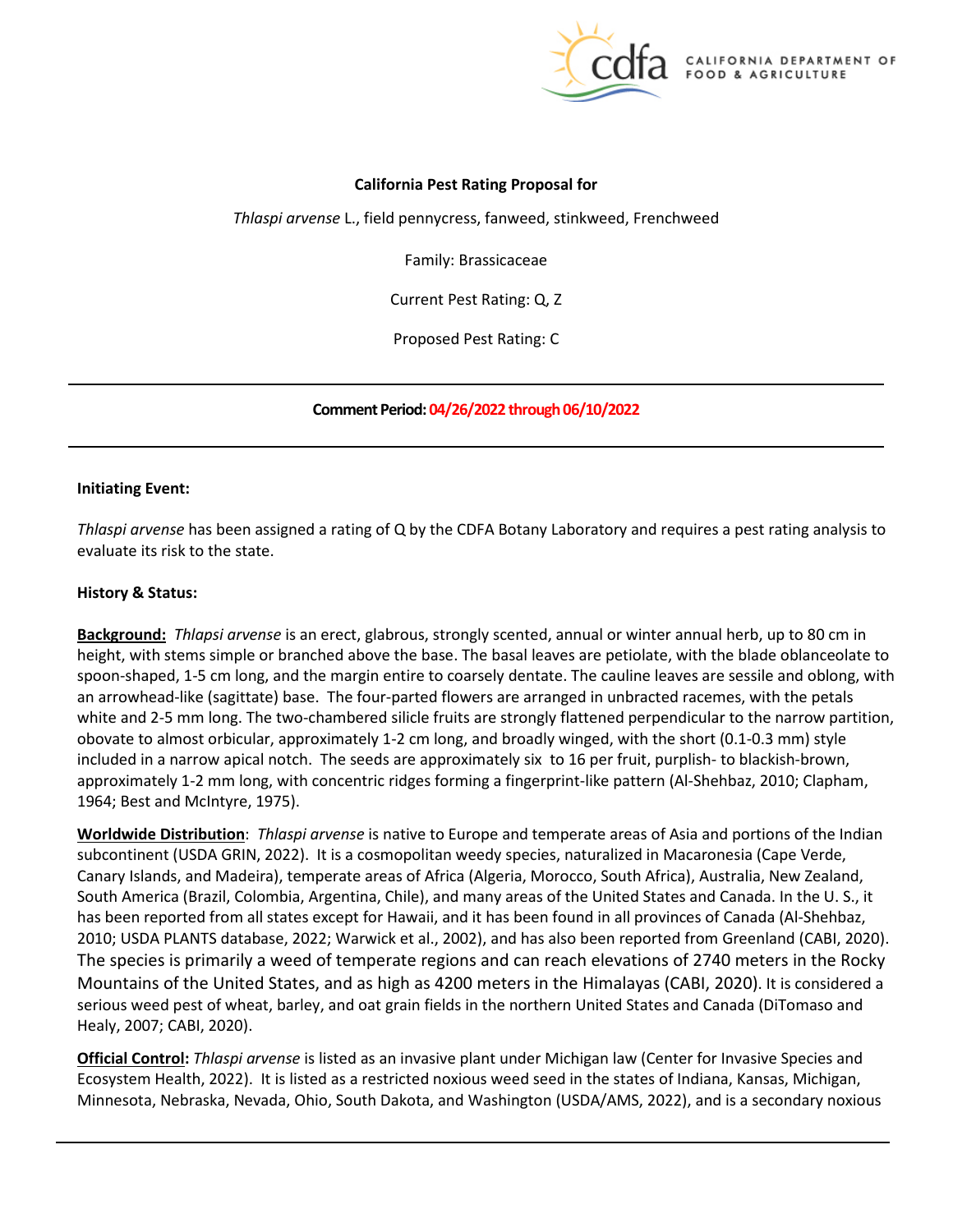

 the countries of India, Indonesia, Thailand, Egypt, Mexico, Ecuador, Panama, Paraguay, and Uruguay (USDA/PCIT weed seed in Canada (Weed Seeds Order, 2016). It is listed as a harmful organism in phytosanitary requirements by database, 2022).

 **California Distribution**: *Thlaspi arvense* has been reported from at least 32 counties along the entire length of California, with the greatest number of known localities found in northern and eastern California in the Modoc Herbaria (CCH, 2022) *Thlaspi arvense* has been collected from 25 counties: Humboldt, Modoc, Siskiyou, Lassen, and the Sierra Nevada mountain region, Butte, Sonoma, Napa, Marin, Yolo, Sacramento, San Mateo, Monterey, and and Tulare counties in the Sierra Nevada region and Lake and Tehama counties in northern California) are shown in the Calflora database (CalFlora, 2022). The earliest collections documented in the Consortium database were made in 1909 in Siskiyou County, in the 1910's in Modoc and Los Angeles counties, and in the 1920's in the Yosemite area. Plateau and Cascade and Sierra Nevada mountain regions. In vouchered records from the Consortium of California Shasta counties in far northern California; Plumas, Sierra, Nevada, Placer, Alpine, Mono, Fresno, and Inyo counties in Stanislaus counties in the coast ranges and Central Valley, and Los Angeles, San Bernardino, and San Diego counties in southern California. Scattered localities from an additional seven counties (El Dorado, Mariposa, Madera, Tuolumne

 **California Interceptions**: Over 100 interceptions of plants or seeds of *Thlaspi arvense* have been submitted for identification to the CDFA Plant Pest Diagnostics Branch from 2003 to 2022, most commonly as a contaminant in truckloads of hay or in oats, wheat, or barley grain shipped into the state and sampled for feed mill certification (CDFA PDR database, 2022).

### **Consequences of Introduction**

**1) Climate/Host Interaction:** Score is **Medium (2)** 

 *Thlaspi arvense* is a Eurasian species that is widely naturalized in temperate areas of the world. It is an early successional species of open habitats (Best and McIntyre, 1975). The species can tolerate moist and dry soils, but grows preferentially on fertile sites (CABI, 2020). It is found at elevations below 2000 meters (6562 feet) in California, where it has been collected in open habitats including fields, meadows, gardens, orchards, roadsides, riversides, and floodplains, and in open areas of hillsides and woodlands (CCH, 2022; DiTomaso and Healy, 2007).

Evaluate if the pest would have suitable hosts and climate to establish in California.

- Low (1) Not likely to establish in California; or likely to establish in very limited areas.
- Low (1) Not likely to establish in California; or likely to establish in very limited areas. **Medium (2) may be able to establish in a larger but limited part of California.**
- **-** High (3) likely to establish a widespread distribution in California

## **2) Known Pest Host Range:** Score is **High (3)**

*Thlaspi arvense* can occur wherever conditions exist that are conducive to its survival.

- Low (1) has a very limited host range.
- Medium (2) has a moderate host range.
- **- High (3) has a wide host range.**

## **3) Pest Dispersal Potential:** Score is **Medium (2)**

 *Thlaspi arvense* reproduces only by seed. Seeds are small (approximately 1-2 mm long) and typically ten to sixteen per fruit, but dozens of fruits are produced in each inflorescence, and individual plants have been reported to produce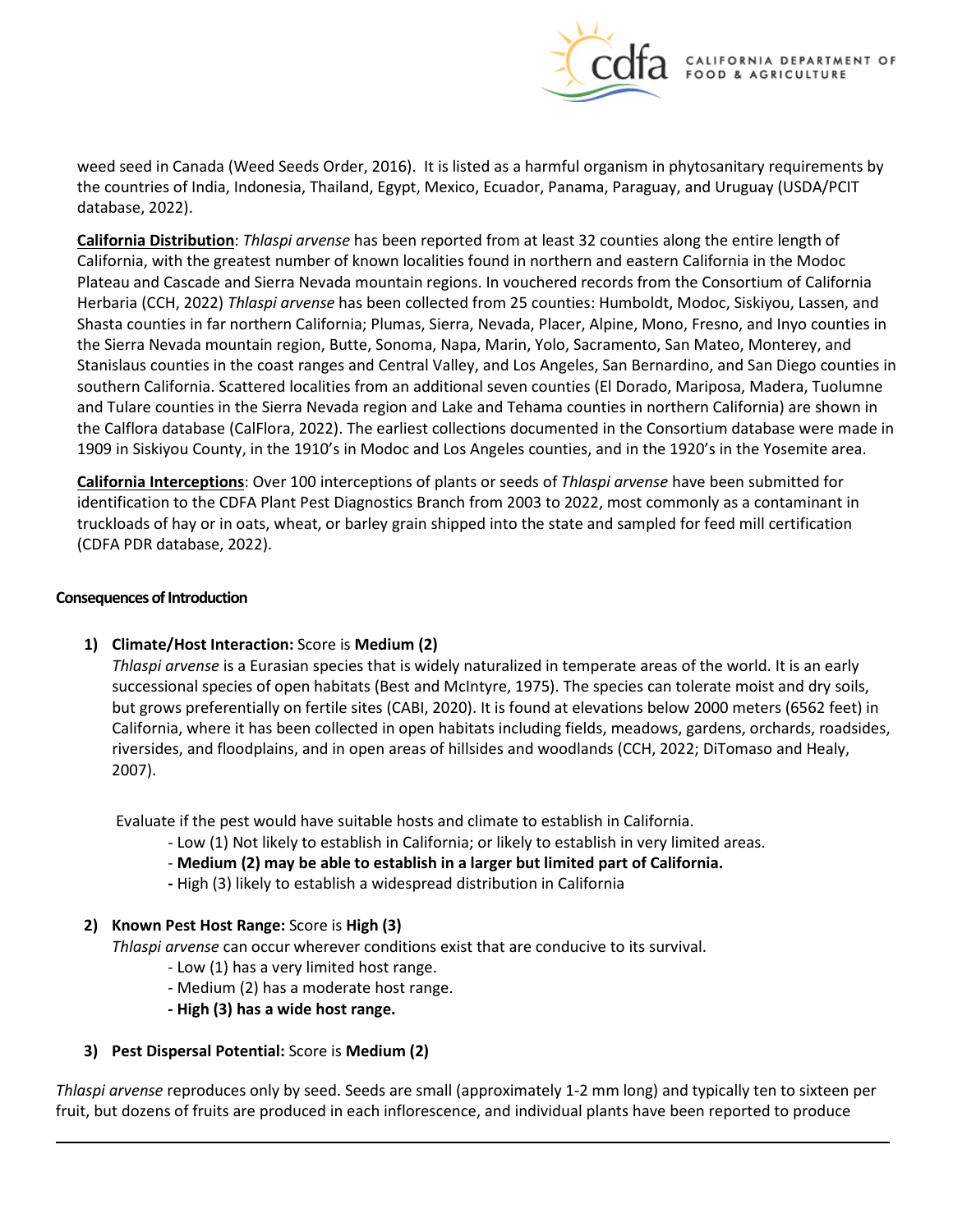

 can be dispersed locally by wind or water or by farm equipment or the feet or fur of animals, and over longer distances as a plant contaminant in shipments of hay and as a seed contaminant in shipments of grain or other crop seeds, as well as on farm equipment and other vehicles (CABI, 2020). The seeds can remain viable in the soil seed bank for up to 20 several thousand seeds under extremely favorable conditions (Best and McIntyre, 1975; Holm et al., 1997). The seeds years when buried below the reach of light, but typically germinate relatively rapidly in the presence of light (Best and McIntyre, 1975).

Evaluate the natural and artificial dispersal potential of the pest.

- Low (1) does not have high reproductive or dispersal potential.
- **Medium (2) has either high reproductive or dispersal potential.**
- High (3) has both high reproduction and dispersal potential.

# **4) Economic Impact:** Score is **High (3)**.

 particularly if large amounts of seeds are consumed (Kingsbury, 1964; Warwick et al., 2002), though the species seeds of the species as a contaminant in wheat renders the grain undesirable for flour making (Thornton et al., states in the U.S. and is considered a harmful plant subject to exclusion in phytosanitary permitting by nine countries in Asia, Africa, and the Americas. The seeds of *Thlaspi arvense* are high in oil content and have attracted attention as a possible feedstock for commercial biofuel production (Moser et al., 2009), but such uses would have to be closely controlled because of the weedy behavior of the species. Plants of *Thlaspi arvense* are strongly scented, and give a bad flavor to milk when eaten by cattle. The mustard oils in the plant are gastric irritants, and the allylthiocyanate compounds in the plant can be toxic to cattle, was not specifically noted as a poisonous plant in California by Fuller and McClintock (1986). The presence of 1974). As noted above under Official Control, the species is listed as a restricted noxious weed seed by nine

Evaluate the economic impact of the pest to California using the criteria below.

- **A. The pest could lower crop yield.**
- **B. The pest could lower crop value (includes increasing crop production costs).**
- **C. The pest could trigger the loss of markets (includes quarantines).**
- D. The pest could negatively change normal cultural practices.
- E. The pest can vector, or is vectored, by another pestiferous organism.
- **F. The organism is injurious or poisonous to agriculturally important animals.**
- G. The organism can interfere with the delivery or supply of water for agricultural uses.

Economic Impact:

- **-** Low (1) causes 0 or 1 of these impacts.
- Medium (2) causes 2 of these impacts.
- **High (3) causes 3 or more of these impacts.**

# **5) Environmental Impact:** Score is **Medium (2)**

 occurs as a garden or orchard weed in California (CCH, 2022). Manual removal or cultivation before the plant *Thlaspi arvense* is a weed of agricultural land and disturbed or open habitats in its native range (Clapham, 1964) and as a naturalized species in North America (Best and McIntyre, 1975; Al-Shehbaz, 2010). It occasionally sets seed can be an effective means of control (DiTomaso and Healy, 2007).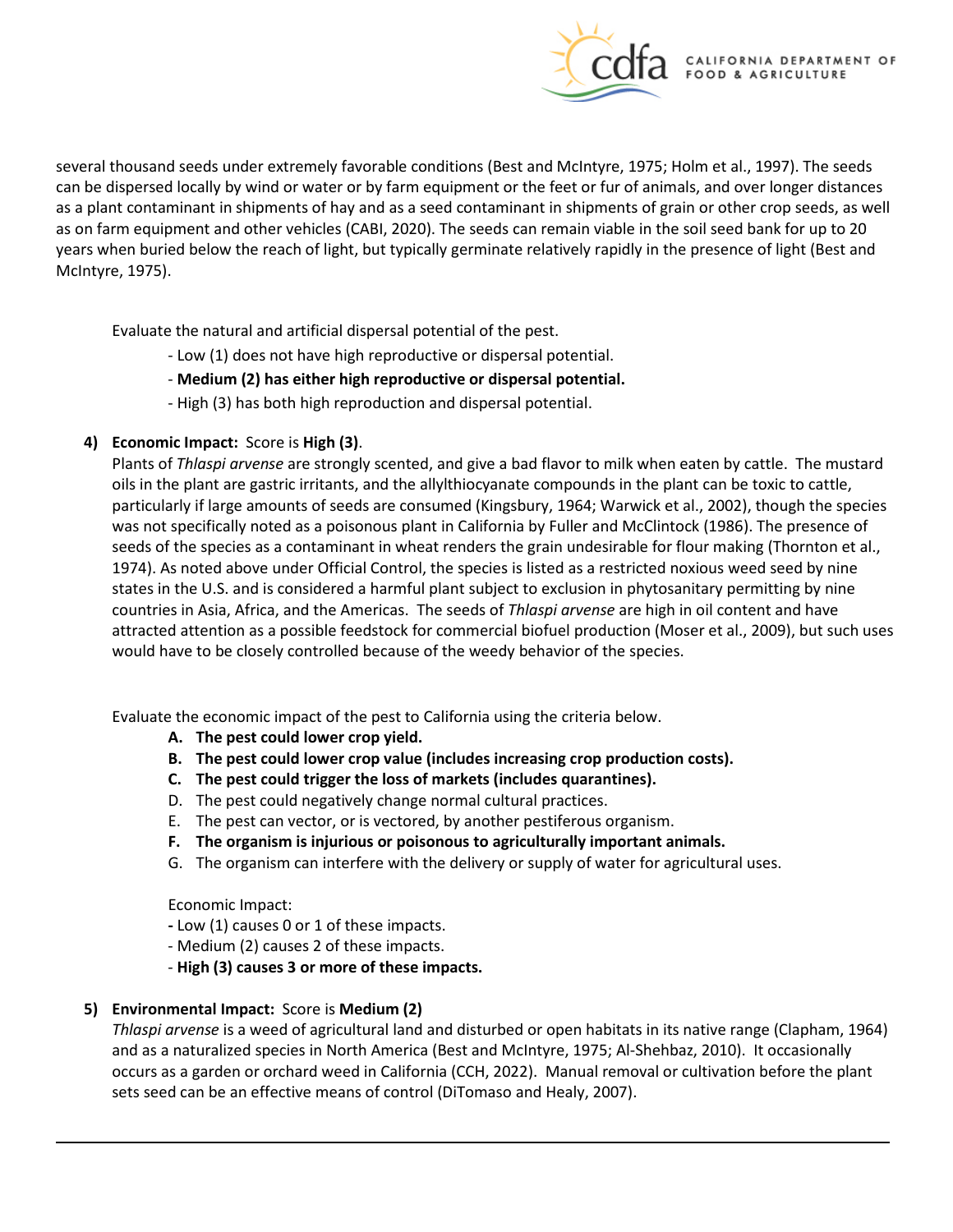

Environmental Impact:

- A. The pest could have a significant environmental impact such as lowering biodiversity, disrupting natural communities, or changing ecosystem processes.
- B. The pest could directly affect threatened or endangered species.
- C. The pest could impact threatened or endangered species by disrupting critical habitats.
- **D. The pest could trigger additional official or private treatment programs.**
- E. The pest significantly impacts cultural practices, home/urban gardening or ornamental plantings.

Environmental Impact:

- Low (1) causes none of the above to occur.
- **- Medium (2) causes one of the above to occur.**
- High (3) causes two or more of the above to occur.

 Consequences of introduction to California for *Thlaspi arvense:* **Medium (12)** 

 $Low = 5-8$  points Medium = 9-12 points High = 13-15 points

## **6) Post Entry Distribution and Survey Information**: Score is **Medium (2)**

**-**Not established (0) Pest never detected in California or known only from incursions.

-Low (-1) Pest has a localized distribution in California or is established in one suitable climate/host area (region).

 **established in two contiguous suitable climate/host areas. -Medium (-2) Pest is widespread in California but not fully established in the endangered area, or pest** 

 -High (-3) Pest has fully established in the endangered area, or pest is reported in more than two contiguous or non-contiguous suitable climate/host areas.

# **7) Final Score: Medium 10 (12-2=10)**

## **Conclusion and Rating Justification:**

 state relatively frequently as a contaminant of commercial grain or hay. The species is of scattered distribution in open or disturbed habitats and is an early successional species of limited competitive ability in undisturbed habitats. It is length of the state. The species has potential agronomic uses as a source of seed oil for biodiesel, but would have to be *Thlaspi arvense* has been known from the state of California for over 100 years and continues to be introduced into the relatively widespread but of sporadic distribution in California, having been reported from at least 32 counties along the grown under controlled conditions to mitigate its spread as a weed. A rating of "C" is recommended.

## **Uncertainty:**

The species is a cosmopolitan weed in temperate areas of the world, and has been present in California for many years, so there is little uncertainty.

## **References:**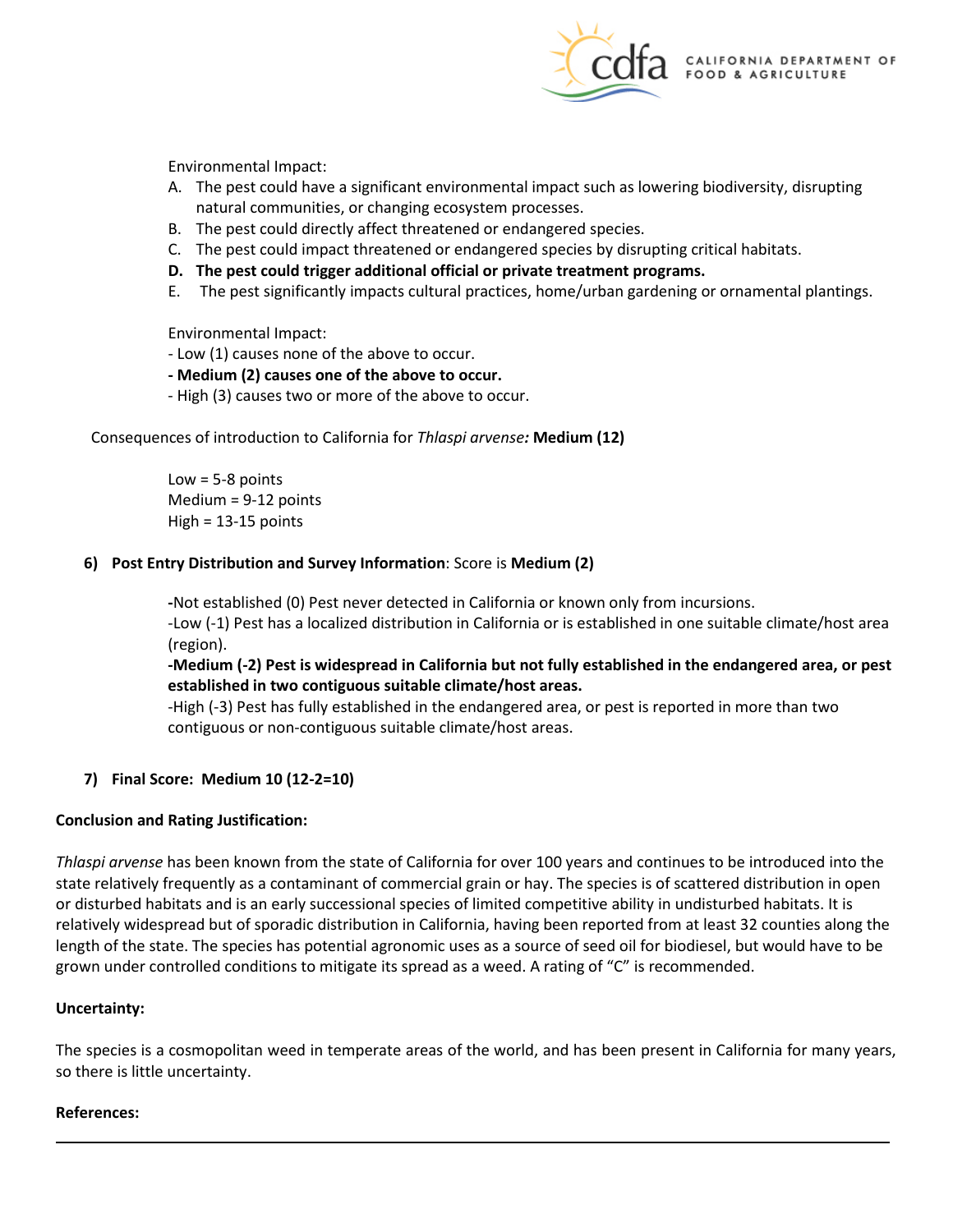

Al-Shehbaz, I.A. 2010. *Thlaspi* Linnaeus. Pp. 745-746 in Flora of North America Editorial Committee (eds.). Flora of North America North of Mexico. Volume 7, Magnoliophyta: Salicaceae to Brassicaceae. Oxford University Press, New York and Oxford.

Best, K.F., and McIntyre, G.I. 1975. The biology of Canadian weeds 9. *Thlaspi arvense* L. Canadian Journal of Plant Science 55: 279-292.

CalFlora. 2022. Information on California plants for education, research and conservation with data contributed by public and private institutions and individuals, including the Consortium of California Herbaria. Accessed: April 21, 2022. <https://www.calflora.org/>

 CDFA Pest and Damage Record (PDR) Database. 2022. *Thlaspi arvense*. Plant Health and Pest Prevention Services. CA Department of Food and Agriculture. Accessed April 21, 2022[. http://phpps.cdfa.ca.gov/user/frmLogon2.asp](http://phpps.cdfa.ca.gov/user/frmLogon2.asp) 

pennycress).<https://www.cabi.org/isc/datasheet/27595>Accessed April 15, 2022. Center for Agriculture and Bioscience, International (CABI). 2020. Invasive Species Compendium, *Thlaspi arvense* (field

<https://www.invasive.org/browse/subinfo.cfm?sub=6524>Accessed April 16, 2022. Center for Invasive Species and Ecosystem Health. 2020. Field pennycress, *Thlaspi arvense*.

 Clapham, A.R. 1964. *Thlaspi* L. Pp. 318-322 in T.G. Tutin et al. (eds.). Flora Europaea. Volume 1, Lycopodiaceae to Platanaceae. Cambridge University Press, Cambridge, United Kingdom.

DiTomaso, J.M., and Healy, E.A. 2007. Weeds of California and Other Western States. University of California Agriculture and Natural Resources Publication 3488.

Fuller, T.C., and McClintock, E. 1986. Poisonous Plants of California. University of California Press, Berkeley.

Holm, L.G., Doll, J., Holm, E., Pancho, J.V., and Herberger, J.P. 1997. World Weeds: Natural Histories and Distribution. John Wiley and Sons, New York.

Kingsbury, J.M. 1964. Poisonous Plants of the United States and Canada. Prentice-Hall, Englewood Cliffs, N.J.

 Moser, B.R., Knothe, G., Vaughn, S.F., and Isbell, T.A. 2009. Production and evaluation of biodiesel from field pennycress (*Thlaspi arvense* L.) oil. Energy Fuels 23(8): 4149-4155.

Thornton, B.J., Harrington, H.D., and Zimdahl, R.L. 1974. Weeds of Colorado. Colorado State University Experiment Station Bulletin 514-S, Revised edition.

 United States Department of Agriculture (USDA), Agriculture Marketing Service (AMS). 2022. State Noxious-Weed Seed <https://www.ams.usda.gov/sites/default/files/media/StateNoxiousWeedsSeedList.pdf>Accessed April 21, 2022. Requirements Recognized in the Administration of the Federal Seed Act.

 United States Department of Agriculture (USDA), Natural Resources Conservation Service (NRCS), PLANTS Database. <https://plants.usda.gov/core/profile?symbol=THAR5> Accessed April 21, 2022.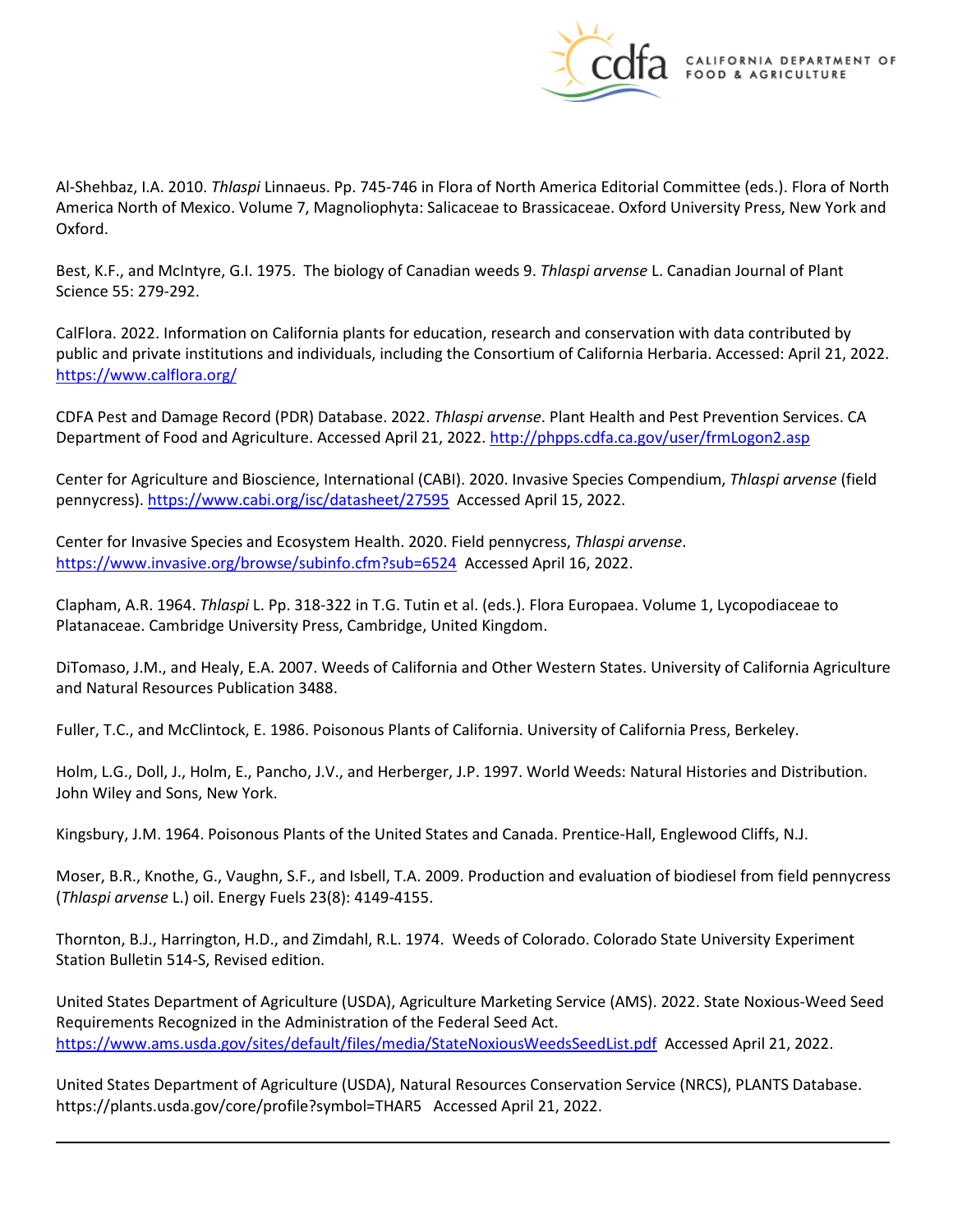

Maryland.<https://npgsweb.ars-grin.gov/gringlobal/taxonomydetail.aspx>Accessed April 21, 2022. United States Department of Agriculture (USDA), Agricultural Research Service, National Plant Germplasm System. 2022. Germplasm Resources Information Network (GRIN-Taxonomy). National Germplasm Resources Laboratory, Beltsville,

 United States Department of Agriculture (USDA), Phytosanitary Certificate Issuance and Tracking System (PCIT). 2022. Phytosanitary Export Database. <https://pcit.aphis.usda.gov/PExD/faces/ViewHarmfulOrgs.jsp>Accessed April 21, 2022.

 Warwick, S.I., Francis, A., and Susko, D.J. 2002. The biology of Canadian weeds 9. *Thlaspi arvense* (update). Canadian Journal of Plant Science 82: 803-823.<https://cdnsciencepub.com/doi/pdf/10.4141/P01-159>Accessed April 21, 2022.

Weed Seeds Order. Government of Canada. 2016. [https://laws-lois.justice.gc.ca/eng/regulations/SOR-2016-93/section](https://laws-lois.justice.gc.ca/eng/regulations/SOR-2016-93/section-sched838558.html?txthl=arvensis+thlaspi+arvense)[sched838558.html?txthl=arvensis+thlaspi+arvense A](https://laws-lois.justice.gc.ca/eng/regulations/SOR-2016-93/section-sched838558.html?txthl=arvensis+thlaspi+arvense)ccessed April 21, 2022.

Author Contact: [Robert.Price@cdfa.ca.gov](mailto:Robert.Price@cdfa.ca.gov) 

 **Responsible Party:** Robert Price, Primary State Botanist; California Department of Food & Agriculture; Seed Laboratory and Herbarium; 3294 Meadowview Road, Sacramento, CA 95832; (916) 738-6700; [permits\[@\]cdfa.ca.gov.](https://permits[@]cdfa.ca.gov)

### **\*Comment Period: 04/26/2022 through 06/10/2022**

#### **\*NOTE:**

You must be registered and logged in to post a comment. If you have registered and have not received the registration confirmation, please contact us at [permits\[@\]cdfa.ca.gov.](https://permits[@]cdfa.ca.gov)

#### **Comment Format:**

 Comments should refer to the appropriate California Pest Rating Proposal Form subsection(s) being commented on, as shown below.

#### **Example Comment:**

 Consequences of Introduction: 1. Climate/Host Interaction: [Your comment that relates to "Climate/Host Interaction" here.]

- ❖ Posted comments will not be able to be viewed immediately.
- $\clubsuit$  Comments may not be posted if they:

Contain inappropriate language which is not germane to the pest rating proposal;

Contains defamatory, false, inaccurate, abusive, obscene, pornographic, sexually oriented, threatening, racially offensive, discriminatory or illegal material;

Violates agency regulations prohibiting sexual harassment or other forms of discrimination;